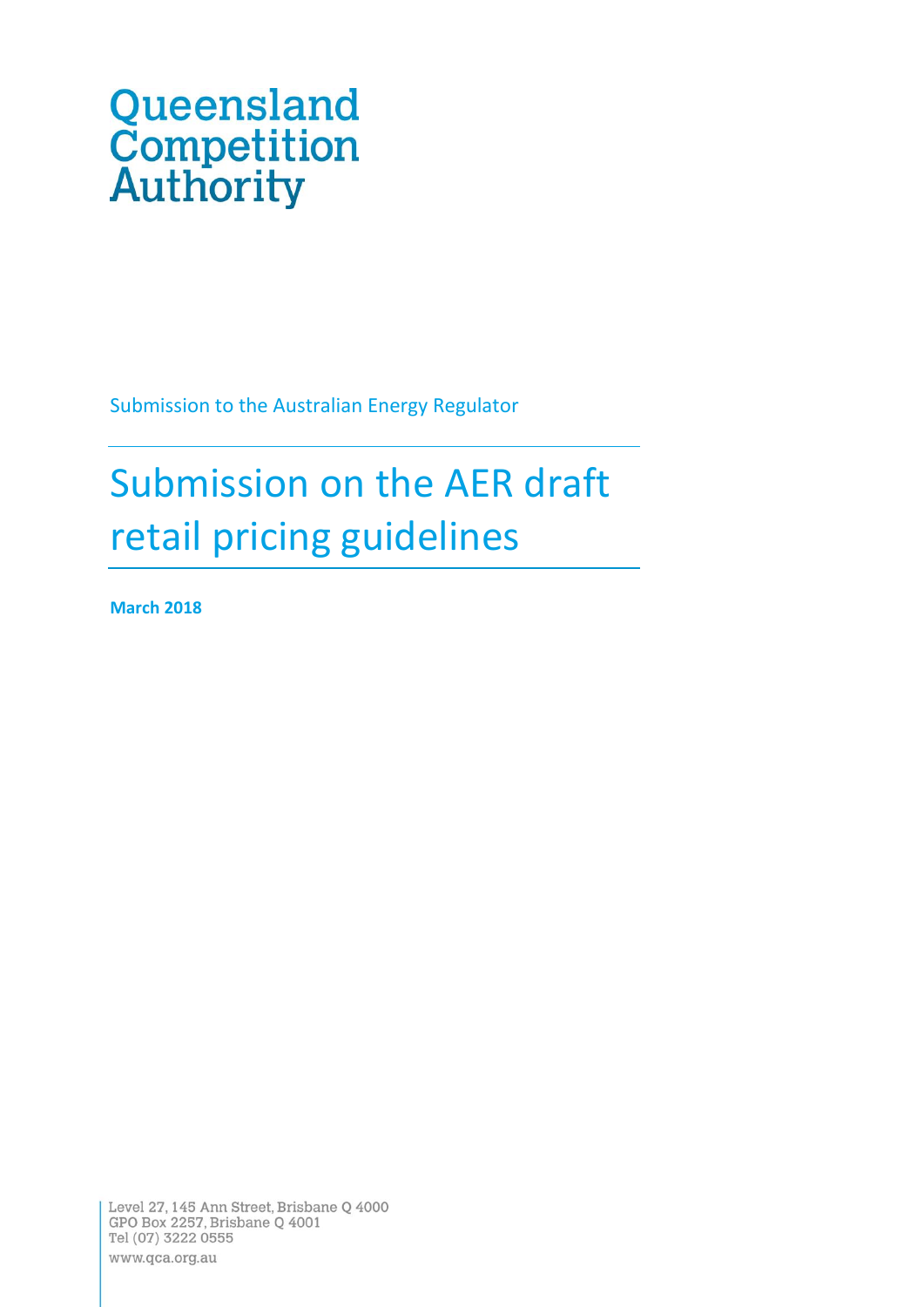# **Contents**

| <b>ABOUT THIS SUBMISSION</b> |  |
|------------------------------|--|
|                              |  |

| $\mathbf{1}$ | <b>PRINCIPLES</b>                                   | 1  |
|--------------|-----------------------------------------------------|----|
| 1.1          | Comprehensive resource                              | 1  |
| 1.2          | Quality assurance                                   | 1  |
| 1.3          | Comparability                                       | 2  |
|              |                                                     |    |
| 2            | <b>QCA COMMENTS</b>                                 | 3  |
| 2.1          | Solar feed-in tariffs                               | 3  |
| 2.2          | <b>Discounts</b>                                    | 4  |
| 2.3          | Fees and charges                                    | 5  |
| 2.4          | <b>GST treatment</b>                                | 9  |
| 2.5          | Controlled load                                     | 9  |
| 2.6          | Usage                                               | 11 |
| 2.7          | Issues not raised in QCA submission on issues paper | 11 |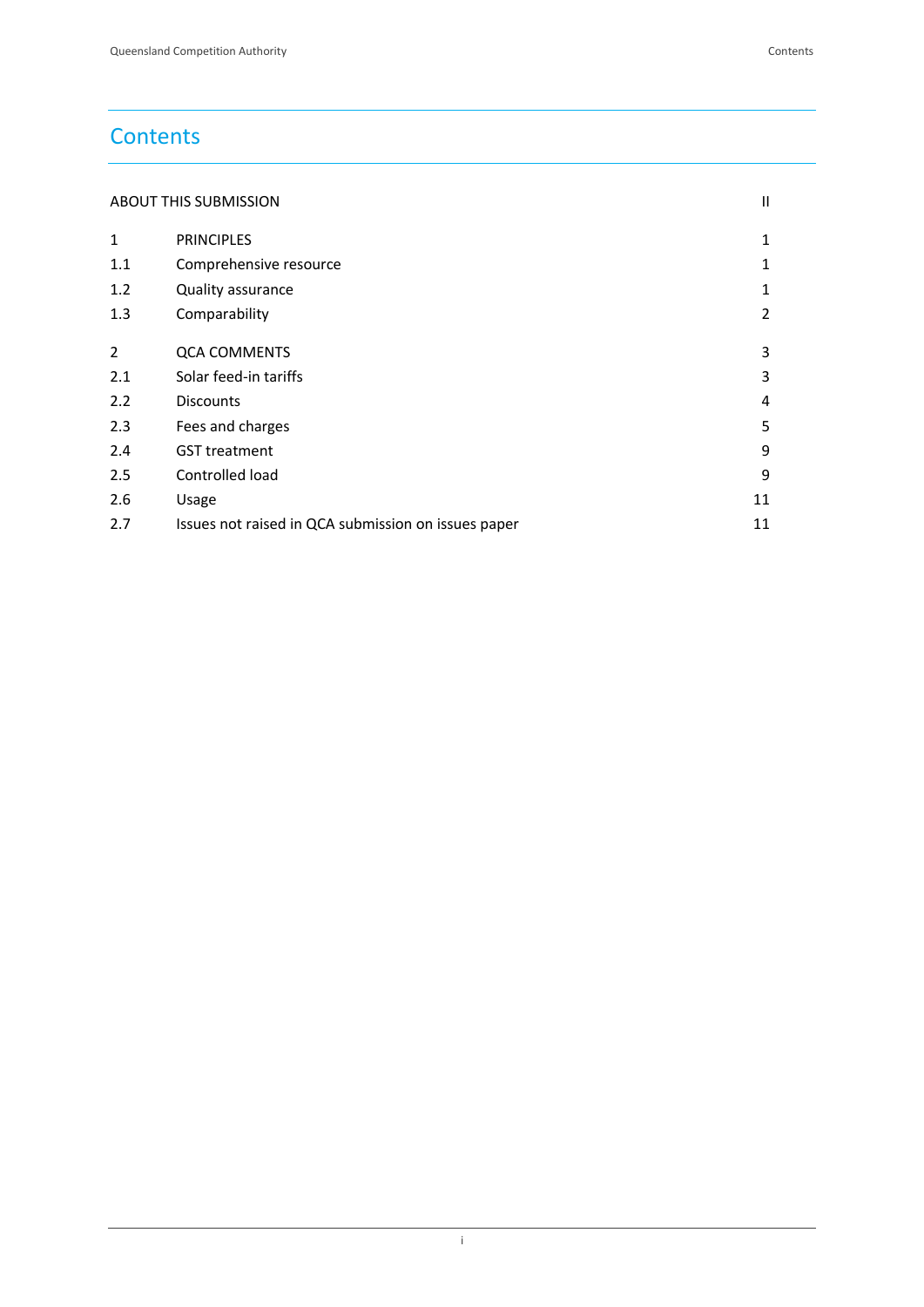# <span id="page-2-0"></span>ABOUT THIS SUBMISSION

The Queensland Competition Authority (QCA) welcomes the opportunity to provide a submission to the Australian Energy Regulator (AER) on its draft retail pricing information guidelines. The QCA considers that benefits from competitive markets are best achieved when customers are able to confidently engage in the market, with clear and reliable information. The AER's Energy Made Easy price comparator website and the Energy Price Fact Sheets are critical to supporting customer engagement in the retail electricity market.

The Energy Made Easy website is the single most comprehensive source of data and information regarding electricity retail offers; it therefore offers value to customers engaging in the market and also to jurisdictional regulators undertaking analytical work to inform governments' broader policy objectives.

The QCA has recently published two reports monitoring the retail electricity market for south east Queensland (SEQ) for the 2016–17 financial year. The first report provides information on the solar feed-in tariffs offered to residential and small business customers with solar photovoltaic installations in SEQ, and the electricity prices offered to solar customers. The second report presents the results from monitoring the operation of the SEQ retail electricity market for residential and small business customers. This market monitoring report provides information on a wide range of matters relating to retail offers (market and standing offers), including prices, discounts and fees, customer switching from standing offers, and prices paid by hardship and electricity rebate customers.

The basis for much of the QCA's analysis for the solar feed-in tariff and market monitoring reports is data and information extracted from Energy Made Easy. Based on our experiences, we offer the comments in this submission regarding potential improvements to Energy Made Easy, with a view to improving the comprehensiveness, comparability and quality of information in retail offers, for the benefit of customers.

#### **Contact**

Enquiries regarding this submission should be made via our website [\(www.qca.org.au/Contact-us\)](file:///C:/NRPortbl/Documents/SM/www.qca.org.au/Contact-us) and addressed to Shannon Murphy.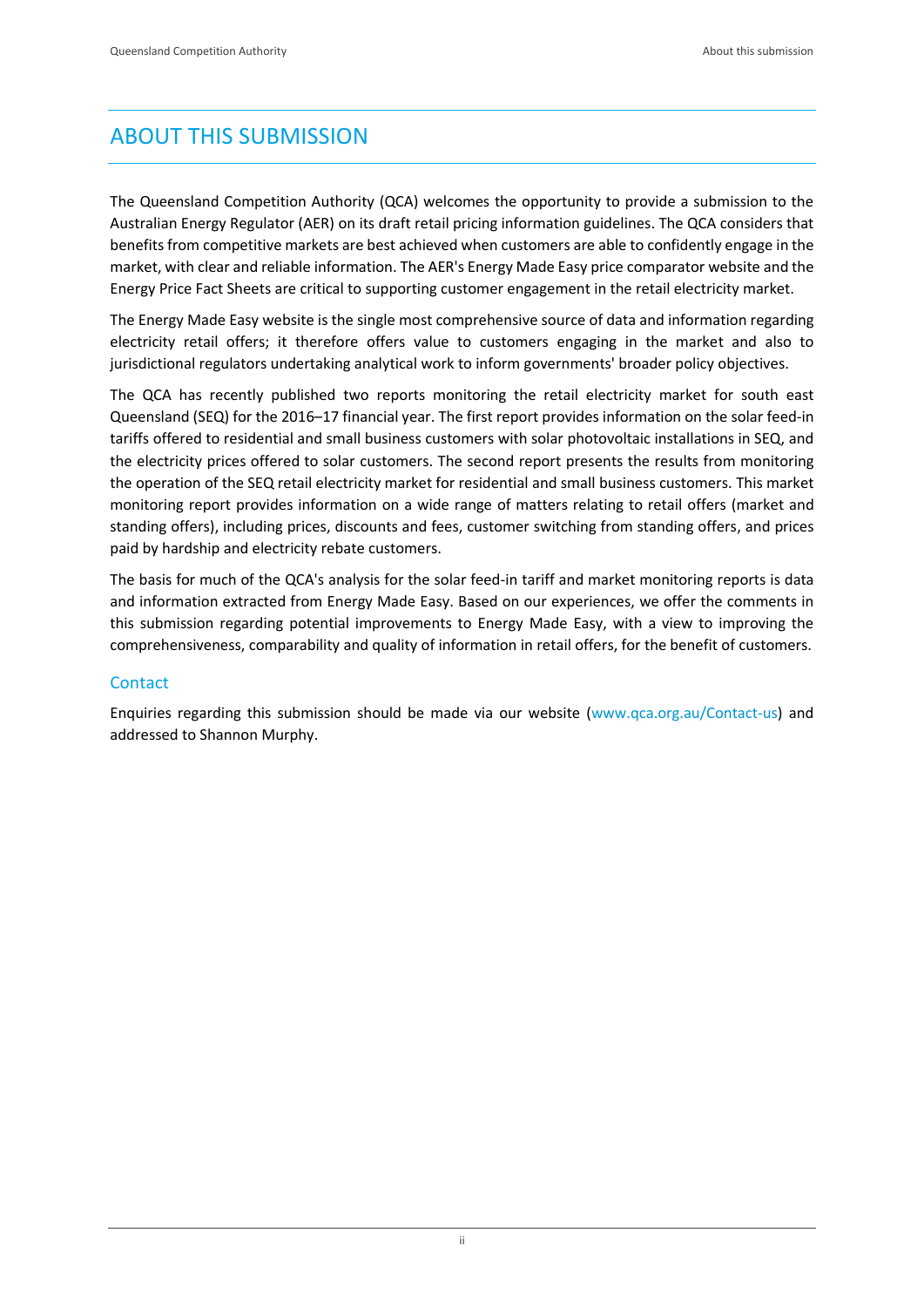# <span id="page-3-0"></span>1 PRINCIPLES

#### <span id="page-3-1"></span>1.1 Comprehensive resource

Energy Made Easy is an important and impartial resource for customers seeking to engage in the retail electricity market. Unlike other comparator websites, such as iSelect and Energy Watch, it offers information on retail offers from the full range of retailers participating in the market.

We consider that Energy Made Easy is also of great value to jurisdictional regulators, who are able to extract data and information for analysis and reporting. For example, the Essential Services Commission of South Australia uses data and information from Energy Made Easy for its energy retail offer comparison reports<sup>1</sup>, as does the QCA for its solar feed-in tariff and market monitoring reports. 2

Regulatory bodies, including the QCA, rely on Energy Made Easy as a central repository of relevant data and information to analyse the general level of competition, price movements, discounts, fees and charges, in the retail electricity market.

Should new technology offerings progressively become part of retail offers, the function and performance of Energy Made Easy as a comprehensive resource of retail offers may become more vital.

#### <span id="page-3-2"></span>1.2 Quality assurance

 $\overline{a}$ 

High quality data and information should underpin Energy Made Easy and Energy Price Fact Sheets—either in their existing form or in a new structure as proposed in the Draft AER Retail Pricing Information Guidelines (draft guidelines).<sup>3</sup> The QCA recognises that while retailers are ultimately responsible for the quality of data and information used as an input into Energy Made Easy, there are a number of safeguards that the AER can put in place to limit errors or inconsistency.

For example, limiting the range of free text options for retailers to describe their retail offers is one such approach. We have found inconsistencies in the type and clarity of information provided by retailers across a number of fields in Energy Price Fact Sheets. In particular, the price variations, additional fees information, terms and conditions, and contract expiry (where benefit periods information is stated) fields often contain information which is difficult to compare across retailers. In place of free text options, the AER could broaden the range of predetermined input fields available to retailers to describe their retail offers. We consider that this approach may also help to automate some error checks.

In our submission on the AER's Customer Price Information Issues Paper (issues paper), we outlined some examples that demonstrate this point, especially in relation to the treatment of GST on fees, charges and solar feed-in tariffs. We note that the quality control clauses in the draft guidelines are substantially the same as the requirements in the current guidelines.<sup>4</sup> That is,

<sup>&</sup>lt;sup>1</sup> See ESCOSA's Energy retail offers comparison reports, published in August each year.

<sup>&</sup>lt;sup>2</sup> The QCA's solar feed-in tariff and market monitoring reports are available from the electricity page of the QCA's website, [http://www.qca.org.au/Electricity.](http://www.qca.org.au/Electricity)

<sup>3</sup> AER 2018, *Draft AER Retail Pricing Information Guidelines Version 5.0*, January [AER 2018a].

<sup>4</sup> AER 2018a, clauses 24–27; AER 2015, *AER Retail Pricing Information Guidelines, version 4.0*, August, section 5.2 [AER 2015].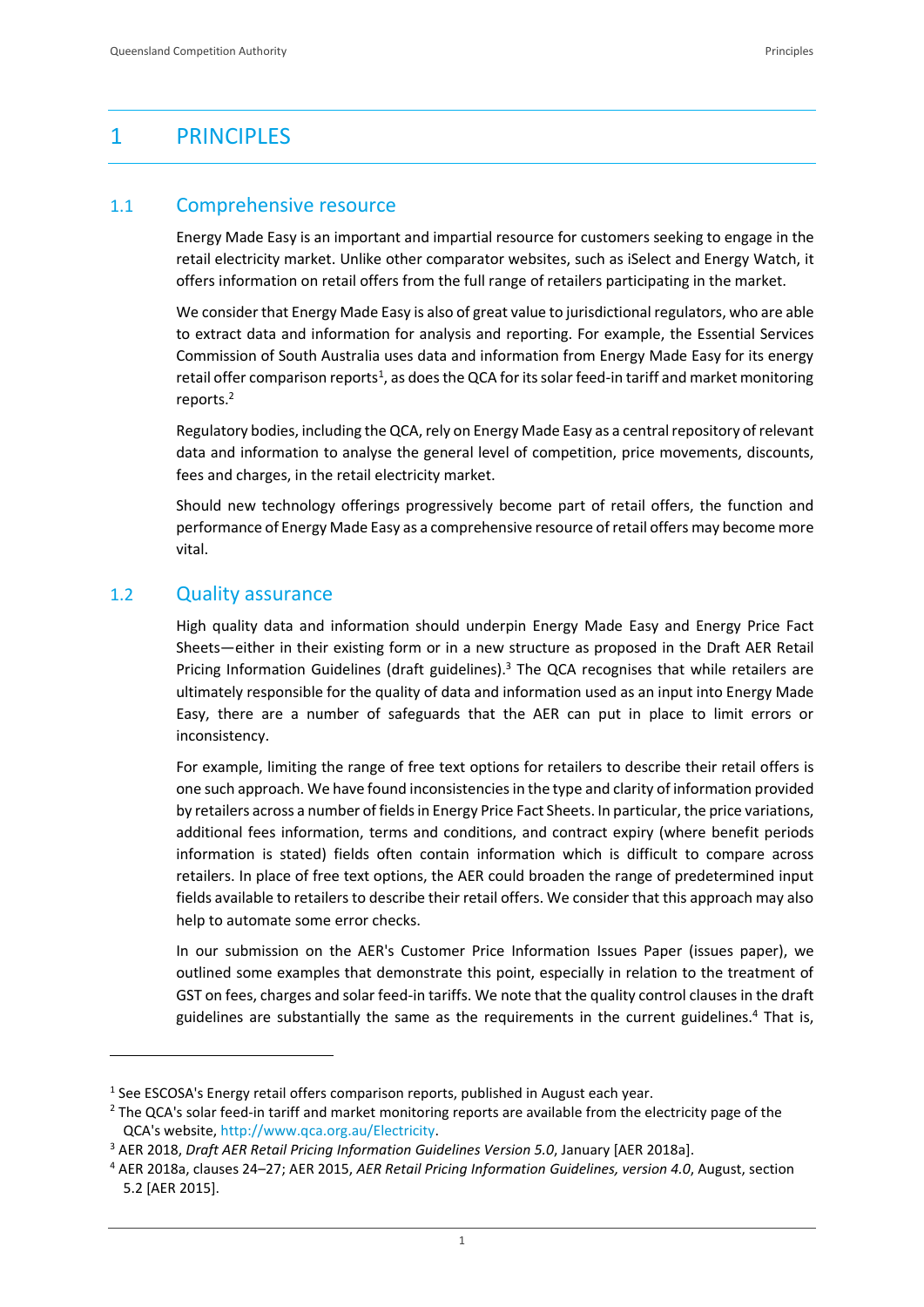retailers would retain responsibility for ensuring the accuracy and currency of offers on Energy Made Easy. We remain of the view that our suggestions would, if implemented by the AER, improve the quality assurance—and hence comparability—of offer information on Energy Made Easy.

We consider that limiting the range of free text options for retailers on Energy Made Easy should be considered as part of the AER's project to enhance Energy Made Easy.<sup>5</sup>

# <span id="page-4-0"></span>1.3 Comparability

The value to customers of Energy Made Easy lies in its scope to compare all relevant retail offers from retailers participating in the market.<sup>6</sup> Enabling customers to easily compare a range of retail offers, subject to their preferences, should increase their confidence to engage in the market and to pursue competitive retail offers on a more regular basis.

The ease and clarity of comparing retail offers should be a guiding principle to any future enhancements to Energy Made Easy, or any other complementary tool the AER develops to support the customer decision making process.

In our submission on the issues paper, we identified a number of ways Energy Made Easy could be improved to better support this principle. We also stated that better quality data and information supplied by retailers could also support the comparability of retail offers.

We consider that the AER's proposal to replace Energy Price Fact Sheets with Basic Plan Information Document and a Contract Summary (the draft energy plan documents)—and removing the ability for retailers to develop their own documents<sup>7</sup>—will improve the comparability of offers. However, we remain concerned that retailers' inconsistent use of language and terminology in their offers will continue to constrain the comparability of offers. To this end, we acknowledge the improvements to language and terminology the AER is proposing for the draft energy plan documents, and support the AER's proposal to undertake a more comprehensive review of language in the energy sector in future.<sup>8</sup>

We also support the AER's project to enhance Energy Made Easy, and consider that some of our suggestions could be included in the scope of that project.

<sup>5</sup> AER 2017, 'Improving energy market information for consumers', news release, 26 September. The news release is on the AER website, [https://www.aer.gov.au/news-release/improving-energy-market-information](https://www.aer.gov.au/news-release/improving-energy-market-information-for-consumers)[for-consumers.](https://www.aer.gov.au/news-release/improving-energy-market-information-for-consumers)

<sup>&</sup>lt;sup>6</sup> For example, the Australian Energy Market Commission identified 29 flat rate standing offers and 52 flat rate market offers on Energy Made Easy as at 5 January 2017. See AEMC 2017, *2017 AEMC Retail Energy Competition Review*, final, July (page 228).

<sup>7</sup> AER 2018, *Notice of Draft Instrument: AER Retail Pricing Guidelines Version 5*, January, section 3.2.1 [AER 2018b].

<sup>8</sup> AER 2018b, section 3.5.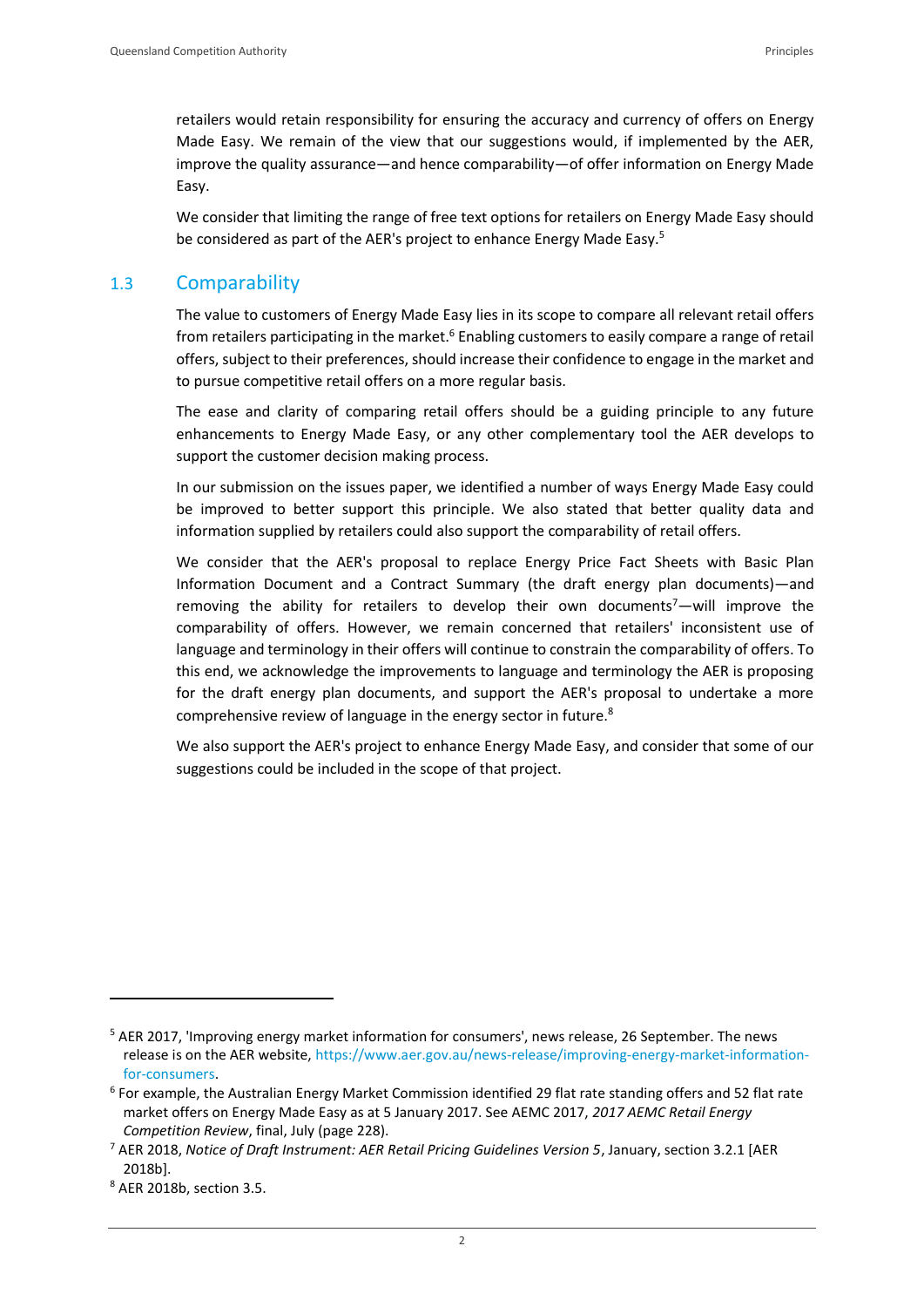# <span id="page-5-0"></span>2 QCA COMMENTS

# <span id="page-5-1"></span>2.1 Solar feed-in tariffs

#### Submission on issues paper

In our 2016–17 solar feed-in tariff report, we found that the highest feed-in tariff did not provide the lowest net overall bill in the scenarios we modelled. In particular, solar customers who import a large amount of electricity and export a relatively small amount of electricity may find that a retail offer with cheaper prices for electricity imports (i.e. variable usage charges) would be best for them, even if it does not offer the highest feed-in tariff.<sup>9</sup>

Solar customers would benefit from Energy Made Easy providing an option for them to estimate their net bill, inclusive of revenue from solar exports. At present, solar customers must manually calculate this net bill. Given that a solar customer's total bill is the total of fixed, variable and other charges, less the amount received for feed-in tariffs, being able to estimate the net bill inclusive of solar exports is an important consideration in selecting the most suitable retail offer.

We note the Victorian Energy Compare website includes options allowing customers to select the type of feed-in tariff (for example, where the government offers, or sets, a minimum feed-in tariff) as well as the kilowatt capacity of the photovoltaic (PV) installation. These inputs are used to calculate the total bill amount for the list of retail offers.<sup>10</sup>

Improving Energy Made Easy to include specific solar options, and calculate net electricity bills, would help solar customers to compare and choose the best deal for them.

#### AER draft guidelines

In its Notice of Draft Instrument: AER Retail Pricing Information Guidelines (notice of draft guidelines), the AER noted the QCA's support for allowing solar customers to input their net bill inclusive of revenue from solar exports on Energy Made Easy.<sup>11</sup>

#### Submission on draft guidelines

The notice of draft guidelines does not accurately summarise our submission on this point. Our submission was, and remains, that customers would benefit from being able to input feed-in tariff and PV capacity data into Energy Made Easy, and for the website to account for this data in its estimation of net bills.

We also note that the Queensland Council of Social Service (QCOSS), in its submission on the issues paper, commented on the need for solar customers to be able to enter their kilowatt hour exports to get a 'more realistic' picture of prices across offers.<sup>12</sup> Similarly, the Independent Pricing and Regulatory Tribunal (IPART), in its retail energy market monitoring report for 2016–17, described Energy Made Easy as being of 'limited help' to customers with solar panels, as it does

<sup>9</sup> QCA 2017, *Solar feed-in tariff report 2016–17*, final report, October [QCA 2017a].

<sup>10</sup> Victorian Energy Compare website, [https://compare.switchon.vic.gov.au/.](https://compare.switchon.vic.gov.au/)

<sup>&</sup>lt;sup>11</sup> AER 2018b, Appendix A (summary of QCA submission).

<sup>12</sup> QCOSS 2017, *Customer Price Information – Submission to the AER Issues Paper*, page 9 [QCOSS 2017]. We note that the AER's summary of QCOSS's submission accurately reflects QCOSS's submission on this point.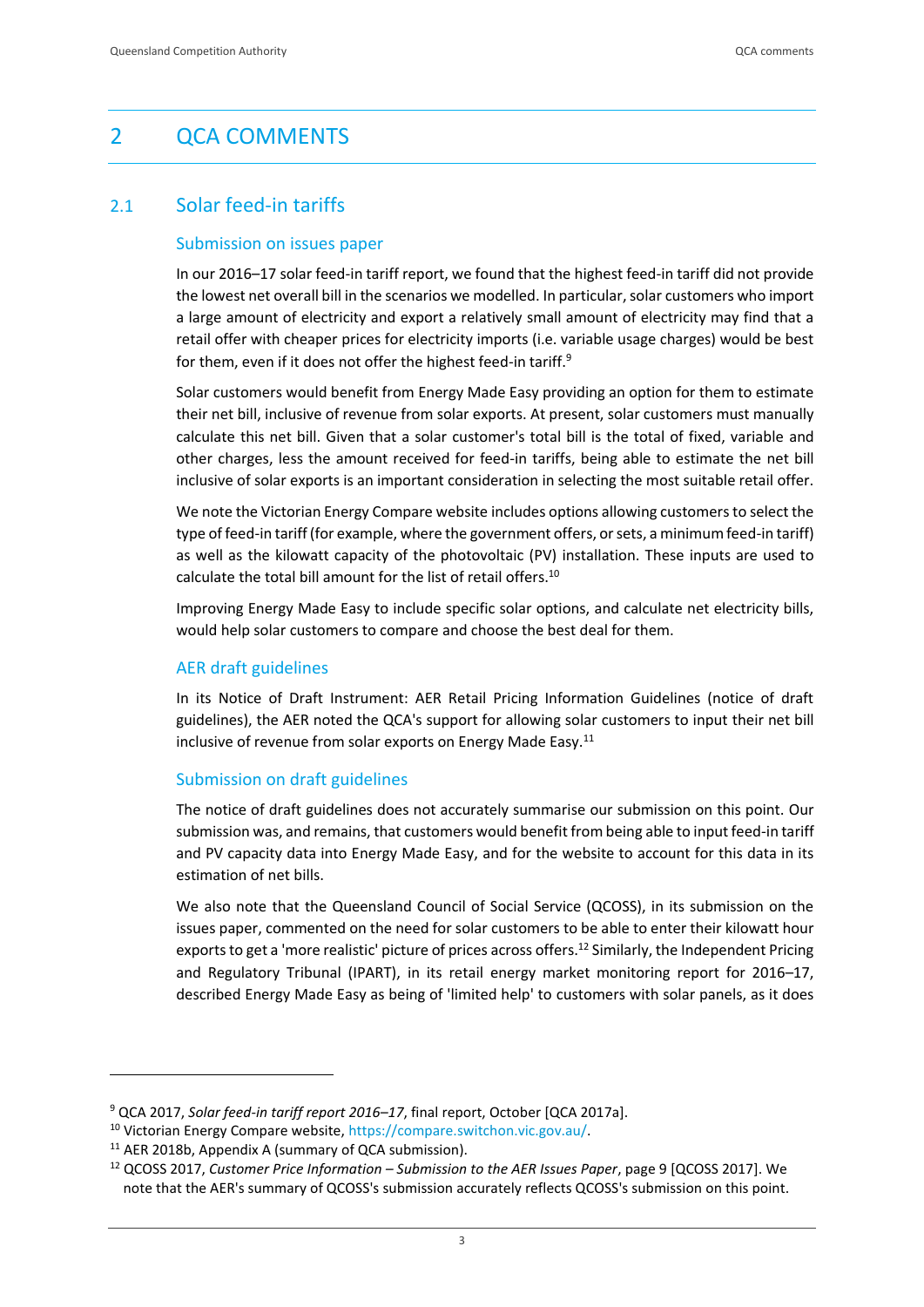not account for customers' consumption from PV units, feed-in tariffs and metering arrangements.<sup>13</sup> We agree with IPART and QCOSS on this issue.

We request that the AER respond to our position that Energy Made Easy should be improved to allow customers to input their solar feed-in tariff and PV capacity information to calculate bills.

#### <span id="page-6-0"></span>2.2 Discounts

#### 2.2.1 All market offers

#### Submission on issues paper

In our 2016–17 market monitoring report, we stated that discounts for market offersin SEQ were clearly stated in terms of what they are based on—usually the variable usage charge. However, the different daily supply and usage charges of a retailer could make it difficult and/or timeconsuming for customers to determine the value to them of various discounts. For customers to make an informed choice regarding the most suitable market offer, they would need to consider:

- their current and future consumption levels
- solar feed-in tariffs and their export levels (if applicable)
- discount benefit periods
- incentives (e.g. sign-up incentives)
- their willingness and ability to meet conditions attached to discounts
- **•** fees and charges attached to offers.<sup>14</sup>

We have also found that retailers provide different information on their discount benefit periods on Energy Made Easy. We consider that all retailers with discounts attached to their market offers should clearly identify on Energy Made Easy the benefit periods attached to each market offer, as well as identify where customers can obtain any additional information about the benefit periods. This would improve the comprehensiveness of information on Energy Made Easy and the comparability of market offers.

#### AER draft guidelines

The notice of draft guidelines acknowledges that retailers' discounting practices can lead to customer confusion and customers can potentially be misled about the value of a discount. <sup>15</sup> The notice also states that retailers' use of the term 'benefit period' will be included in the proposed review of language. 16

#### Submission on draft guidelines

However, the draft guidelines do not propose any changes to the draft energy plan documents which would ensure that all retailers with discounts attached to their market offers clearly and

<sup>13</sup> IPART 2017, *Review of the performance and competitiveness of the retail electricity market in NSW*, market monitoring report, December.

<sup>14</sup> QCA 2017, *SEQ retail electricity market monitoring: 2016–17*, market monitoring report, November [QCA 2017b], section 3.4.3.

<sup>15</sup> AER 2018b, section 3.3

<sup>16</sup> AER 2018b, section 3.5.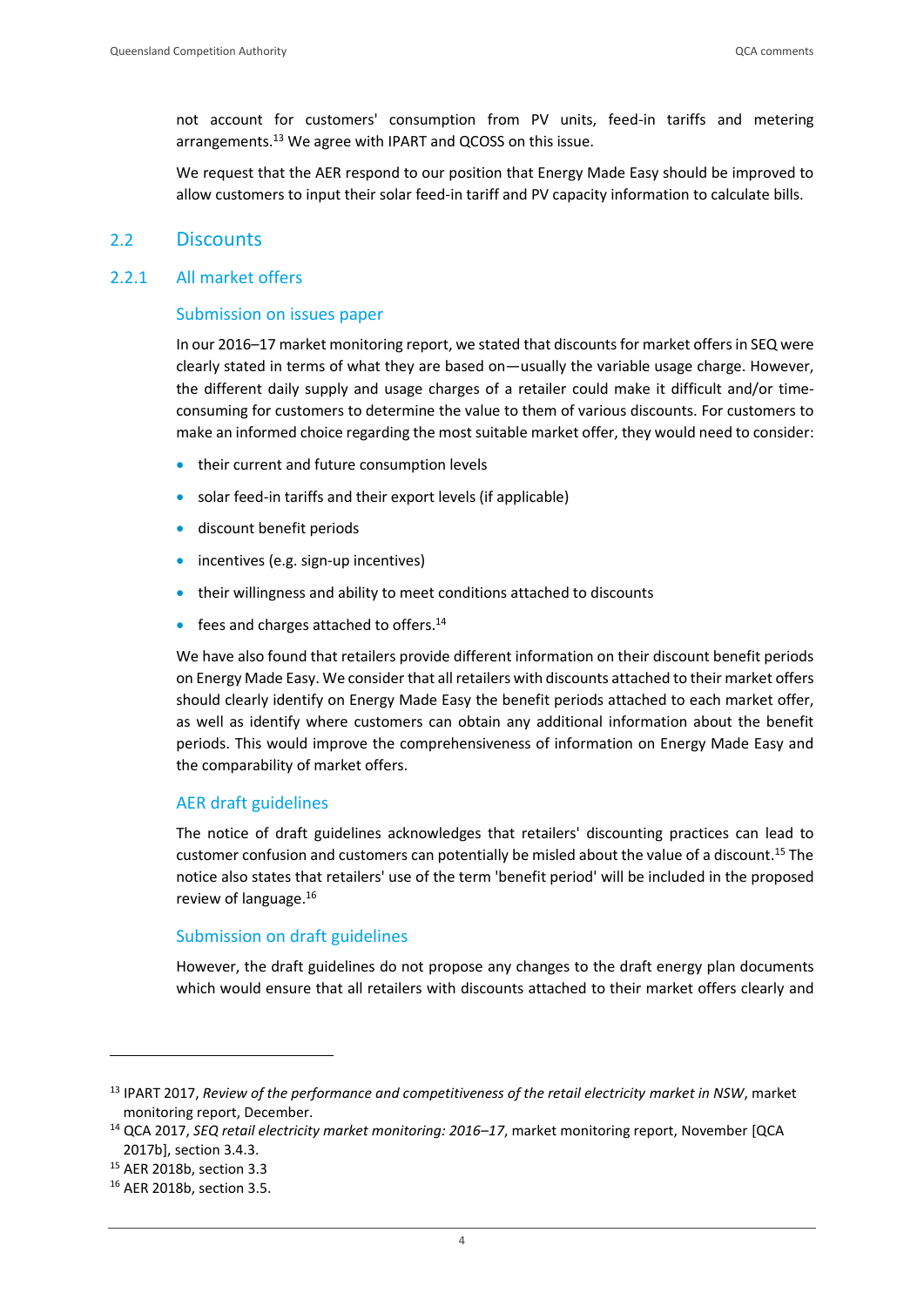consistently identify on Energy Made Easy the benefit periods attached to each market offer, as well as identify where customers can obtain any additional information about the benefit periods.

We also note that QCOSS's submission on the issues paper referred to its projects to educate small customers, including low income and disadvantaged consumers, on electricity deals; QCOSS reported that the use of consistent terminology *across all retailers* would facilitate shopping around. <sup>17</sup> We agree with QCOSS's submission on this point.

We request that the AER respond to our position that all retailers with discounts attached to their market offers should clearly identify, on Energy Made Easy, the benefit periods attached to each market offer, as well as identify where customers can obtain any additional information about the benefit periods.

#### 2.2.2 Solar market offers

#### Submission on issues paper

Solar customers would be better placed to compare solar market offers if retailers were required to state more clearly how discounts were applied to solar exports. We have found that retailers do not necessarily apply discounts to solar market offers in the same way. For example, while most retailers apply a discount to the total usage, some retailers apply a discount to the net bill amount after solar credits have been subtracted.<sup>18</sup> The effect of discounts on the total bill is likely to be material, given the variable factors of solar export loads and variable usage.

#### AER draft guidelines

The draft guidelines do not propose any changes to the draft energy plan documents which would require retailers to provide a uniformly stated explanation of how discounts are applied to solar exports.

#### Submission on draft guidelines

We request that the AER respond to our position that retailers should be required to clearly state how discounts apply to solar market offers.

#### <span id="page-7-0"></span>2.3 Fees and charges

#### 2.3.1 Review of 'key fees'

#### Submission on issues paper

We consider that the guidelines would benefit from providing clearer guidance on how retailers apply 'key fees' that are attached to retail offers.<sup>19</sup> As detailed below, we have found inconsistencies across retailers in how this was applied to retail offers, which we consider makes comparing offers difficult.

Also, in our market monitoring report, we stated some retailers included information on their retail offers on Energy Made Easy referring to the potential for retail fees and charges—other than those listed on Energy Made Easy—to be levied on customers. For instance, some retailers' fee schedules and/or market offer contracts included more information about applicable fees and

<sup>17</sup> QCOSS 2017, page 5 (emphasis added).

 $18$  For example, in our solar feed-in tariff report for 2016–17, we noted that Click Energy applied discounts for solar customers to their net bill amount after solar credits have been subtracted (QCA 2017a, section 3.2).

<sup>19</sup> AER 2015, section 3.5.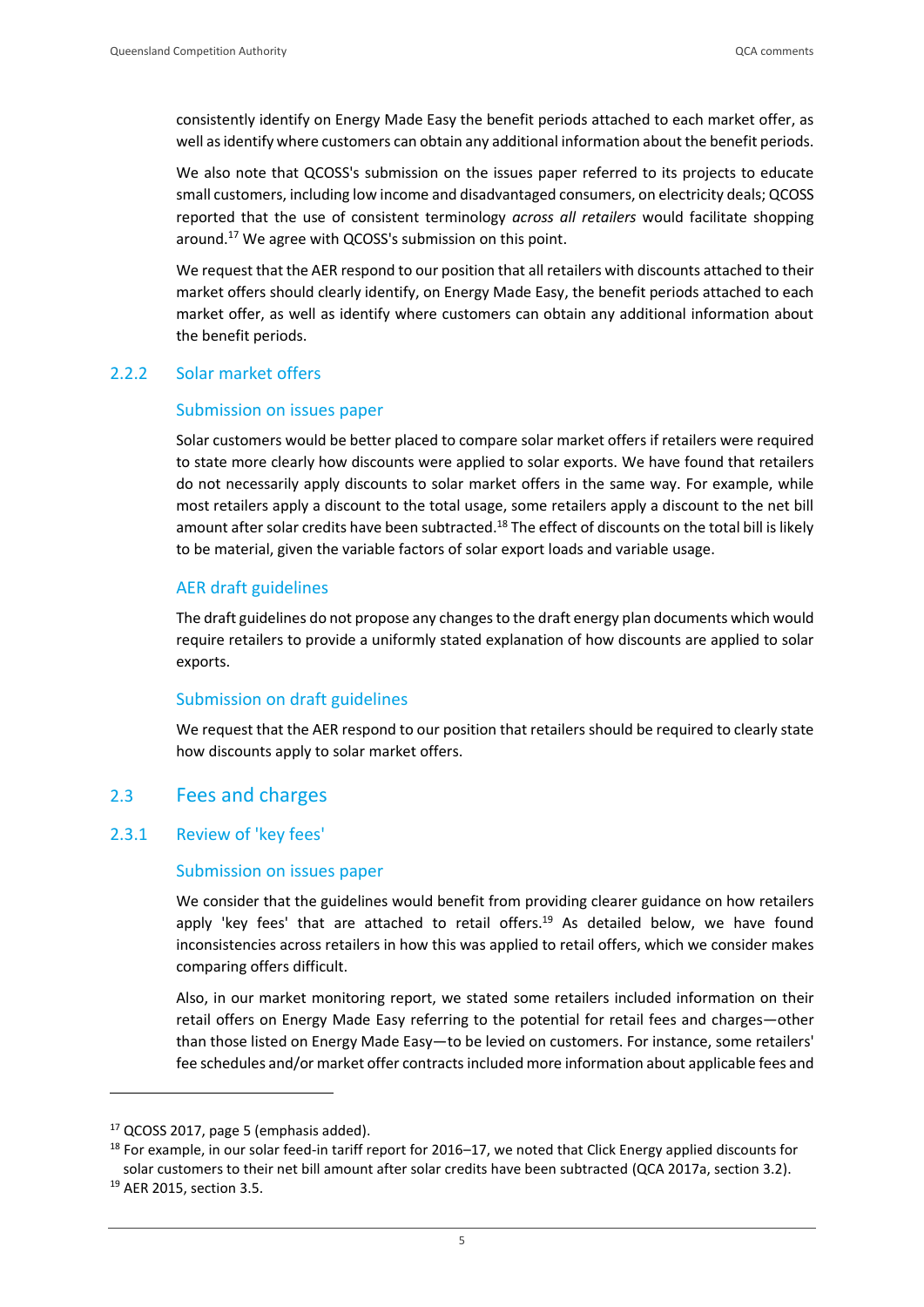charges. We consider all retailers should clearly and consistently identify on Energy Made Easy where customers can obtain information on additional retail fees and charges that apply, or may apply, to their retail offers.<sup>20</sup>

#### AER draft guidelines

The draft guidelines retain the current requirement that, if a retailer applies any further fees to a plan that are not key fees, they must include, in the information provided to Energy Made Easy, a reference to where a customer can access additional information on these fees.<sup>21</sup>

#### Submission on draft guidelines

The draft guidelines do not propose any changes to the draft energy plan documents which would ensure that all retailers clearly and consistently identify, on Energy Made Easy, where customers can obtain information on additional retail fees and charges that apply, or may apply, to their retail offers.

We note that the Energy and Water Ombudsman New South Wales' (EWON) submission on the issues paper raised concerns regarding information on retailers' fees and charges on Energy Made Easy. In particular, EWON noted that:

- the list of fees disclosed in Energy Price Fact Sheets should be consistent and in the same order
- language, such as 'pass through' (in the context of distribution charges) should be explained
- Energy Price Fact Sheets referred customers to the terms and conditions of the contract for full disclosure of fees. This referral was, variously:
	- a link to a retailer's main website
	- a link to actual terms and conditions
	- merely a reference to the terms and conditions, not an actual link.
- $\bullet$  this inconsistency makes it difficult to compare and contrast offers.<sup>22</sup>

We consider that EWON's concerns regarding fees and charges in New South Wales are equally relevant to SEQ, and are concerned that inconsistent and unclear disclosure of fees and charges will persist under the proposed form and quality assurance arrangements for the draft energy plan documents. To improve the comparability of fees on offers, the AER could replace the free text in the additional fees information section of the Contract Summary with a predetermined input field.

We request that the AER respond to our position that all retailers should clearly and consistently identify on Energy Made Easy where customers can obtain information on additional retail fees and charges that apply, or may apply, to their retail offers.

<sup>20</sup> QCA 2017b, section 4.7.

<sup>21</sup> AER 2018a, clause 44; AER 2015, section 3.5.

<sup>22</sup> Energy and Water Ombudsman New South Wales 2017, *AER Reference 62858 – Customer price information Issues Paper September 2017*, submission, page 2.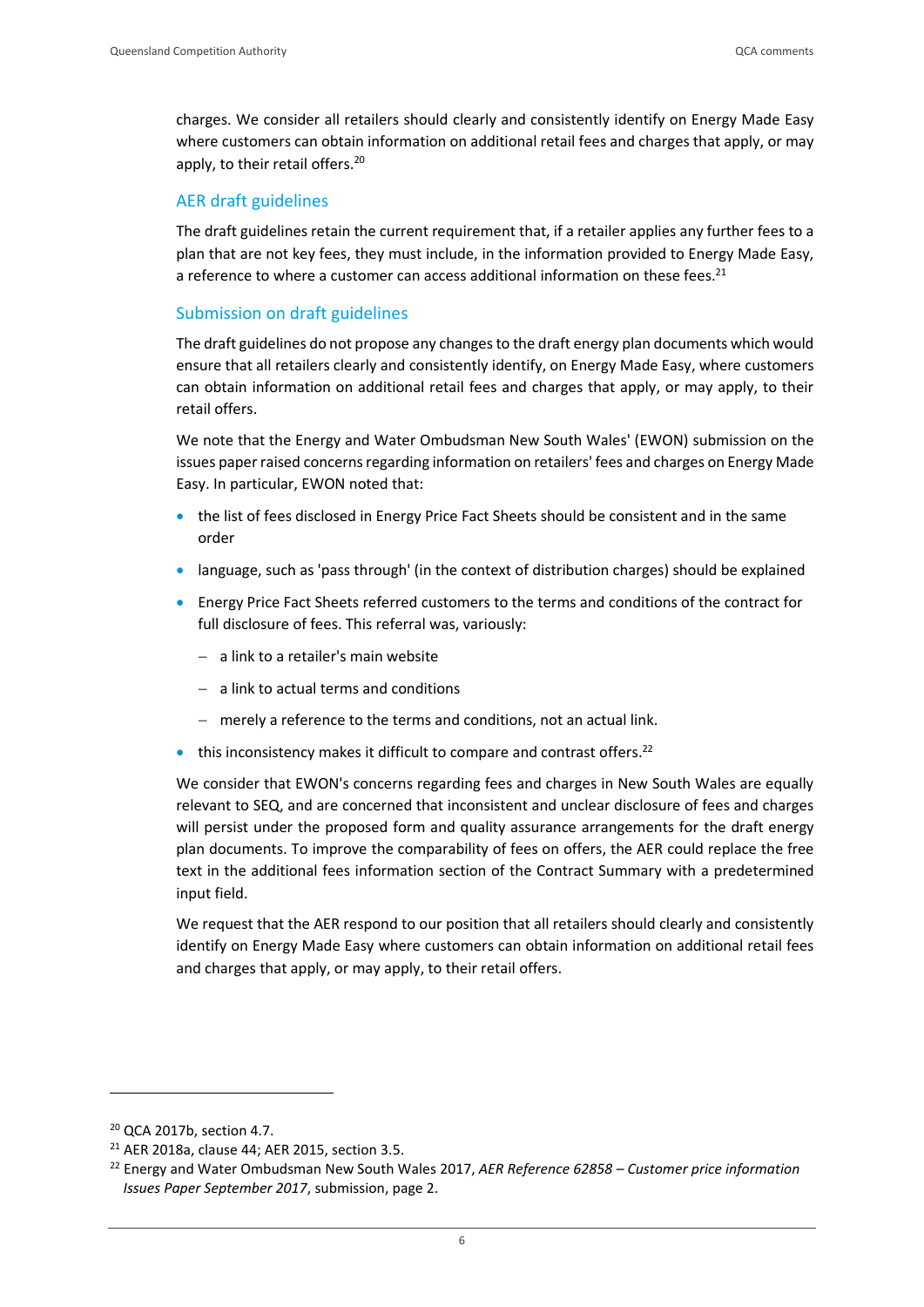#### 2.3.2 Metering charges

#### Submission on issues paper

Customers would benefit from retailers more clearly stating how distribution non-network charges are recovered from customers. We have found retailers are not consistent, or do not clearly state, how these types of fees will be recovered from customers for both solar and non-solar retail offers.

For example, most retailers do not specify on Energy Made Easy whether their daily supply charges include metering charges, nor do they identify metering charges as a separate fee type. We contacted retailers directly for the purposes of the 2016–17 market monitoring report to clarify how metering charges were recovered from customers. We found that all retailers included or absorbed metering charges as part of the daily supply charge.<sup>23</sup>

Retailers should also be required to clearly state, or separately list, the metering charges recovered from customers for controlled load and PV installations. For example, Origin Energy was the only retailer with a separate metering charge for its solar retail offers in 2016–17.<sup>24</sup>

The current guidelines do not provide guidance on metering charges. They do, however, identify other distribution non-network charges, such as reconnection and disconnection fees, as a key fee that retailers must specify on Energy Made Easy.<sup>25</sup> In our 2016–17 market monitoring report, we found that some retailers in SEQ did not include reconnection and/or disconnection fees in their offers on Energy Made Easy.<sup>26</sup>

#### AER draft guidelines

The draft guidelines add metering fees into the list of key fees that providers must disclose in the Basic Plan Information Document.<sup>27</sup>

#### Submission on draft guidelines

We consider that adding metering fees to the list of key fees may facilitate retailers providing information on any fees associated with the Power of Choice arrangements which commenced on 1 December 2017.<sup>28</sup> We also note that metering fees will vary depending on customers' meter types (type 6 and type 4) and this will also need to be clear on Energy Made Easy.

Our submission on the issues paper related specifically to retailers including type 6 metering service charges in their daily supply charges, but not disclosing their approach on Energy Made Easy.<sup>29</sup> For example, in our 2016–17 market monitoring report, we reported that only AGL and Powerdirect noted—in some of their offers published on Energy Made Easy—that the daily supply

<sup>&</sup>lt;sup>23</sup> QCA 2017b, sections 2.3.3 and 10.5.1. Details of Energex's metering charges for 2017–18 are available in Energex 2017, *Energex Network Tariff Guide 1 July 2017 to 30 June 2018*, June, section 3.5.

<sup>24</sup> QCA 2017a, sections 3.1 and 3.2.

<sup>25</sup> AER 2015, section 3.5.

<sup>26</sup> QCA 2017b, section 2.5.

<sup>27</sup> AER 2018a, clause 46(h).

<sup>&</sup>lt;sup>28</sup> See AEMC 2015, 'Competition in metering services', information sheet (overview), November. The information sheet is on the AEMC website, [https://www.aemc.gov.au/sites/default/files/content/87a49036-](https://www.aemc.gov.au/sites/default/files/content/87a49036-707f-446b-92fb-b333543da21b/Information-sheet-overview.PDF) [707f-446b-92fb-b333543da21b/Information-sheet-overview.PDF.](https://www.aemc.gov.au/sites/default/files/content/87a49036-707f-446b-92fb-b333543da21b/Information-sheet-overview.PDF)

<sup>&</sup>lt;sup>29</sup> See QCA 2017a, section 3.1; QCA 2017b, sections 2.1.3 and 2.3.3. We have also found one retailer includes metering charges in daily supply charges on its offers in the Ergon Energy distribution area, but does not disclose this on Energy Made Easy.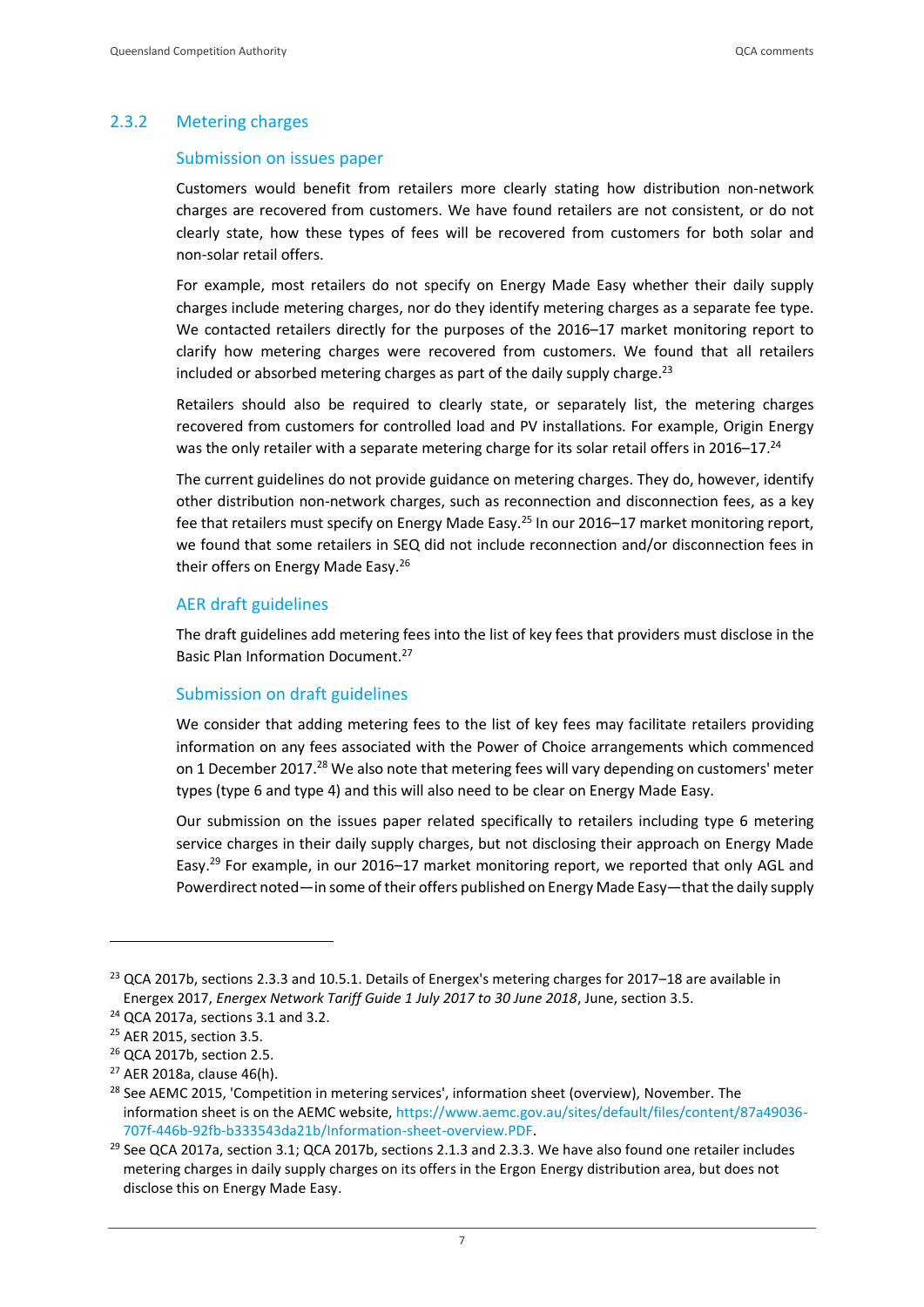charge included a metering charge.<sup>30</sup> Therefore, adding metering fees to key fees will not necessarily ensure retailers are disclosing metering charges in a way that is clear and allows for comparability of offers.

We note that QCOSS, in its submission on the issues paper, reported that some participants in its workshops expressed 'dismay and frustration' at capital and non-capital metering charges (on residential flat rate offers) either being included in, or separate to, daily supply charges.<sup>31</sup> Based on our analysis of offers on Energy Made Easy, we consider the participants' reaction to be justified.

We consider that, if the AER does implement the Basic Plan Information Document and Contract Summary approach for the energy plan documents, the Contract Summary should clearly explain how metering charges are levied. This would serve to improve comparability of offers on Energy Made Easy.

#### 2.3.3 Payment processing options and fees

#### Submission on issues paper

We have found that retailers do not consistently identify the payment methods available, or not available, on their retail offers. This makes it difficult to compare payment processing options and fees across retail offers and retailers. Customers would benefit from retailers providing clear information on payment options and processing fees. Specifically, we consider that retailers should be required to specify the payment processing options attached to each retail offer, and further, whether any fees are involved for each type of payment. $32$ 

#### AER draft guidelines

The draft guidelines include payment processing fees in the 'Key facts about this plan' section of the Basic Plan Information Document, with further detail on fees in the Contract Summary. However, the draft guidelines do not propose any changes to the draft energy plan documents which would require retailers to consistently identify all of the payment methods available, or not available, on their retail offers.

#### Submission on draft guidelines

We request that the AER respond to our position that all retailers should consistently identify the payment methods available, or not available, on their retail offers. One option which may achieve this outcome would be for the Basic Plan Information Document to have a 'Payment options' row, in between the 'Contract' and 'Discounts and bonuses' rows.

We consider that including all available payment options and their associated fees on Energy Made Easy would allow customers to identify providers with the lowest fees.

<sup>30</sup> QCA 2017b, section 2.3.3.

<sup>31</sup> QCOSS 2017, page 10.

<sup>&</sup>lt;sup>32</sup> QCA 2017b, sections 4.4.1 (for residential offers) and 4.4.2 (for small business offers).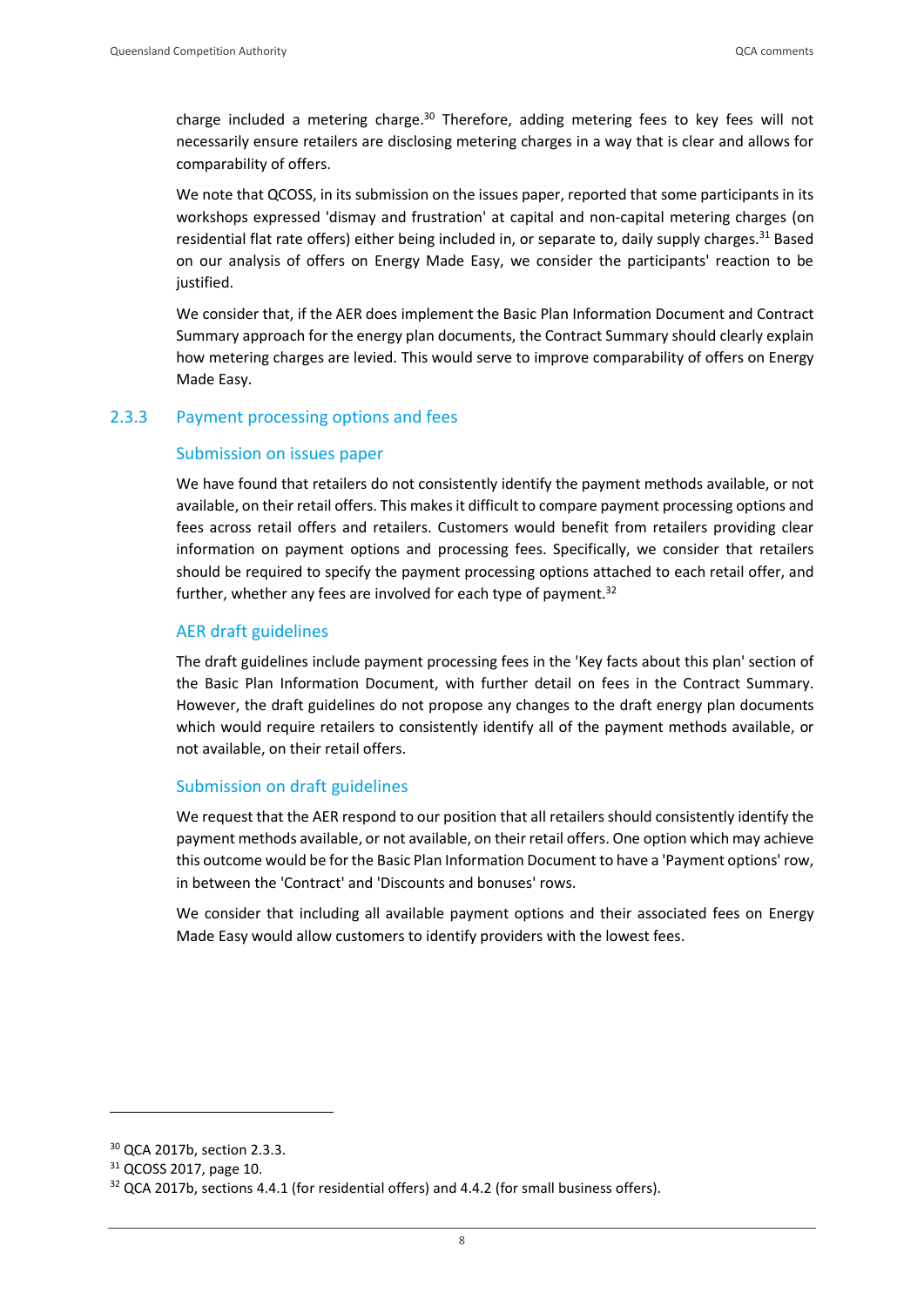### <span id="page-11-0"></span>2.4 GST treatment

#### 2.4.1 Inconsistent application of GST

#### Submission on issues paper

The current guidelines only provide guidance on the application of the GST in relation to fees, and state that where applicable, fee levels should show the GST inclusive amount.<sup>33</sup>

Customers would benefit from retailers providing clear information on how the GST is applied to the various components of an electricity bill. Our analysis of retail offers found that the GST is applied inconsistently to fees, charges and solar feed-in tariffs. For example, some fees are GST exempt, or the GST on a specific type of fee may be treated differently between retailers.

Energy Made Easy would benefit from relatively simple quality assurance measures. This might include restricting the free text fields available to retailers to describe their fees and charges. Instead, retailers could be required to select from predetermined field types to list fees and charges, and to indicate whether the GST applies. This would also act as an error check for retailers' input data.

#### AER draft guidelines

The draft guidelines retain the requirement that fees should be presented on a GST inclusive basis.<sup>34</sup> However, the guidelines do not address our suggestion that quality assurance measures should be put in place to ensure retailers comply with the requirements.

#### Submission on draft guidelines

We request that the AER respond to our suggestion that quality assurance measures be put in place to ensure offers on Energy Made easy comply with the GST treatment requirement in the guidelines.

#### <span id="page-11-1"></span>2.5 Controlled load

#### 2.5.1 Selecting controlled load retail offers on Energy Made Easy

#### Submission on issues paper

Customers in SEQ would benefit from Energy Made Easy making clear what type of controlled load tariff is attached to retail offers. For example, the list of retail offers generated on Energy Made Easy does not categorise them into 'super economy' and 'economy' controlled load retail offers. This makes it difficult, and/or time-consuming, for customers to compare and choose retail offers with controlled load based on their requirements.

The type of controlled load attached to a retail offer has important consequences for customers, as different controlled load tariffs are suited to different appliances. For example, tariff 31 'super economy' controlled load may be more appropriate for hot water systems that only need to reheat at night, whereas tariff 33 'economy' controlled load may be more appropriate for pool pumps or some heat pump systems.

At present, Energy Made Easy advises users with controlled load tariffs to 'add the usage from the two controlled loads and enter the total in the controlled load box', with estimated bills being

<sup>33</sup> AER 2015, section 3.5.

<sup>34</sup> AER 2018a, clause 43.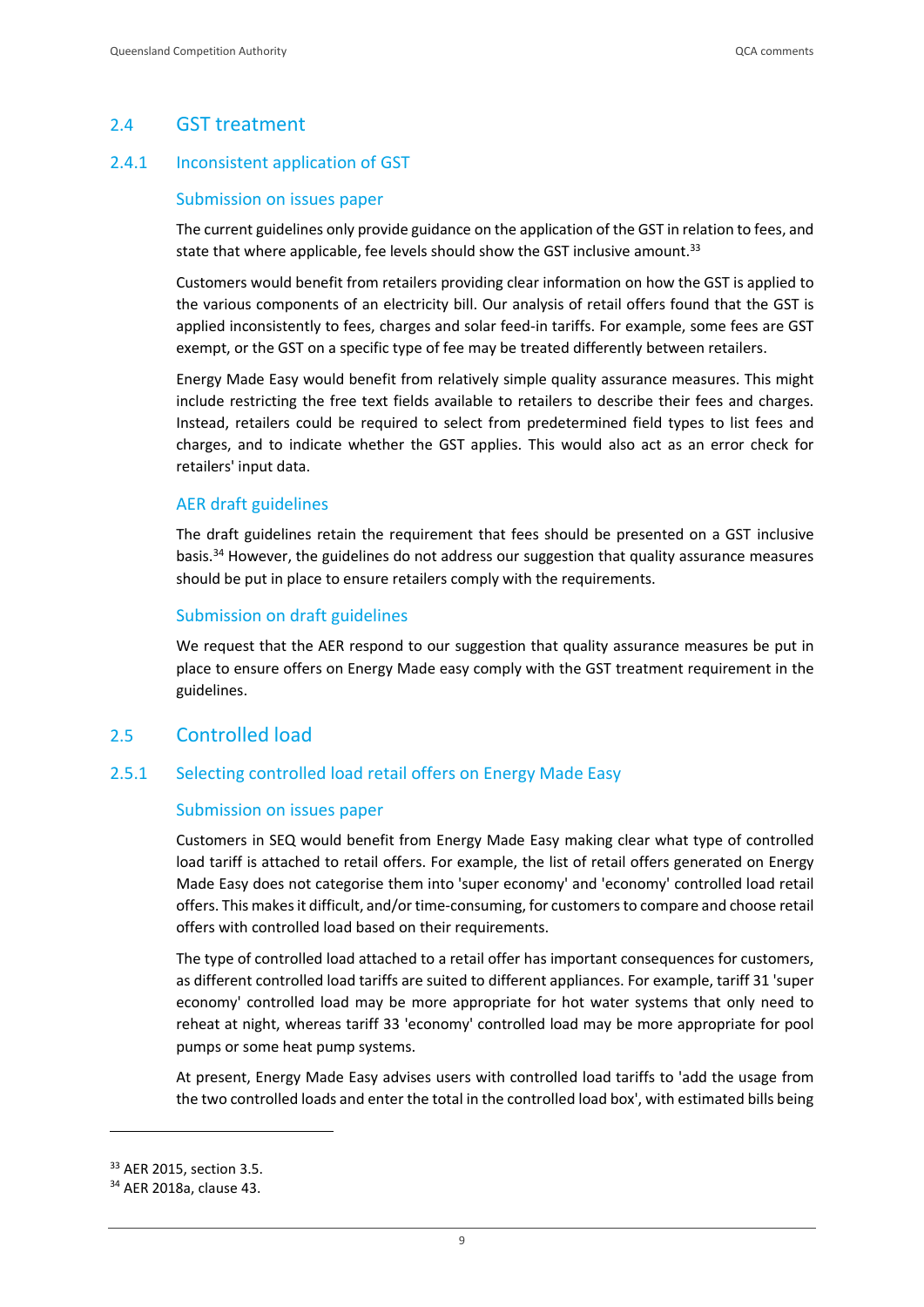calculated using the cheapest controlled load option. This aggregates use across different tariffs and does not allow customers to choose their preferred controlled load tariff.

#### AER draft guidelines

The draft guidelines do not propose any changes to Energy Made Easy which would allow SEQ customers to compare and choose retail offers with controlled load based on their individual requirements.

#### Submission on draft guidelines

We request that the AER respond to our suggestion that Energy Made Easy be improved to allow SEQ customers to choose their preferred controlled load tariff when comparing offers.

#### 2.5.2 Retailers not clearly defining controlled load offers

#### Submission on issues paper

Our analysis of retail offers found that the naming conventions for controlled load was inconsistent, or not well defined, which made it difficult to compare offers. For example, some retailers distinguished between the two types of controlled load as 'controlled load 1' or 'controlled 2'. Some retailers failed to distinguish between the two types of controlled load completely, and referred to both types as 'controlled load'. We contacted retailers directly, for the purposes of the 2016–17 market monitoring report, to further clarify which type of controlled load ('super economy' or 'economy') the retailer was referring to in their retail offers.<sup>35</sup>

Greater specificity in describing controlled loads on retailers' behalf would improve the comparability of offers for customers, and also act as a quality assurance measure for retailers' input data.

#### AER draft guidelines

The draft guidelines replace references to 'controlled load' with 'separately metered usage' as 'Controlled Load' is not well understood by customers.<sup>36</sup>

#### Submission on draft guidelines

We consider that 'separately metered usage' is a clearer term than 'controlled load' for the controlled load tariffs. However, for SEQ customers, we consider that 'super economy' and 'economy' need to be included in the required terms section of the language requirements.

We also note that QCOSS's submission on the issues paper referred to retailers' use of inconsistent and confusing descriptions—such as Tariff 31, Tariff 33, 'dedicated circuit', 'CLT2', 'Controlled Load', 'Controlled supply (economy)'—for controlled load tariffs being a barrier to customers being able to read their bills. Based on our monitoring of offers in the SEQ retail electricity market, we agree with QCOSS's concerns with the naming of controlled load tariffs on Energy Made Easy.

<sup>35</sup> QCA 2017b, section 10.5.1.

<sup>36</sup> AER 2018a, clause 62 (Table 2); AER 2018b, section 3.5.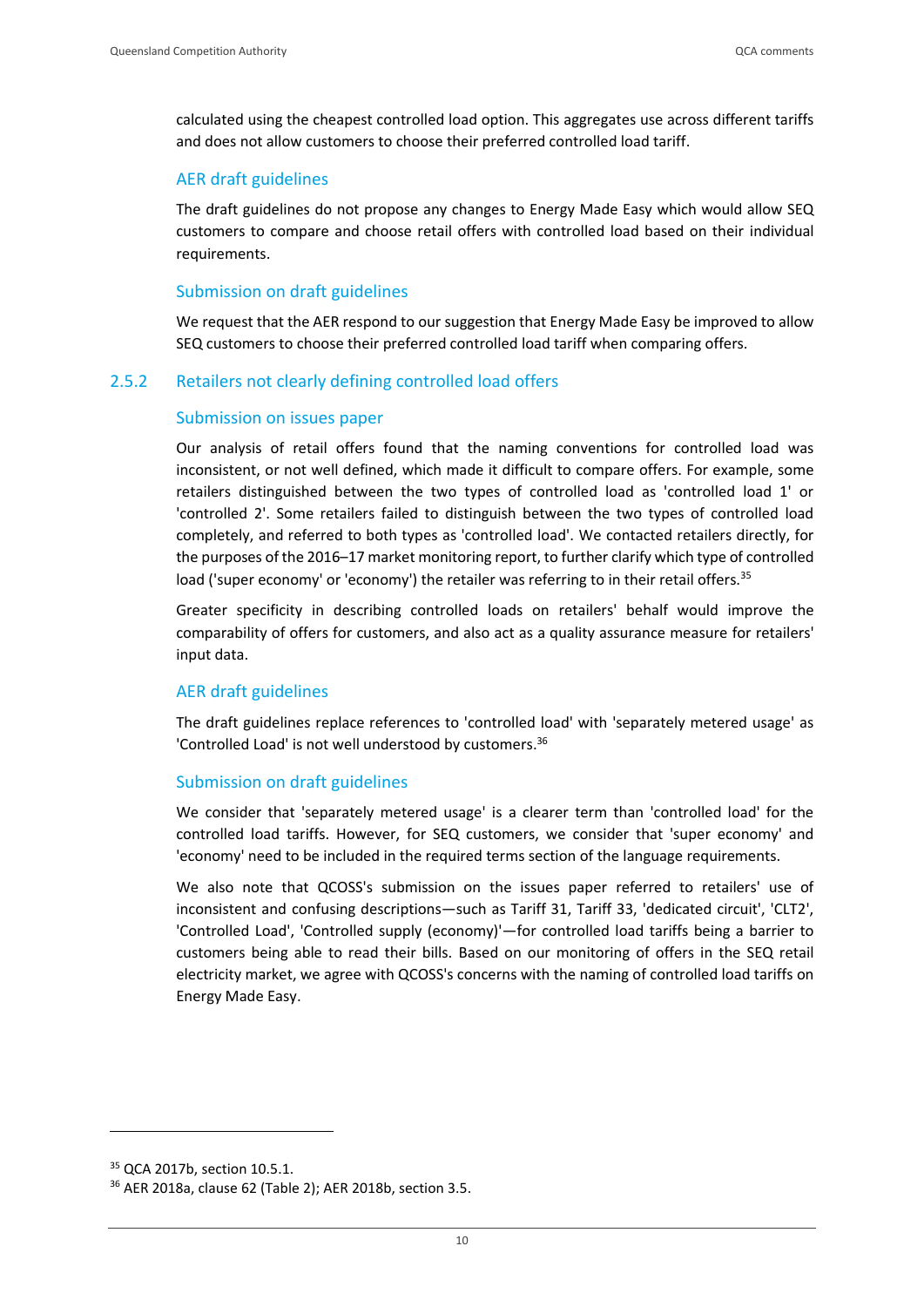#### <span id="page-13-0"></span>2.6 Usage

#### Submission on issues paper

Energy Made Easy requires users to input their usage (in kilowatt hours) from a recent electricity bill via a 'Standard (peak/anytime)' field. We suggest the name of this field could be amended to 'Usage in kilowatt hours (kWh)' for greater clarity.

Where consumers do not have an electricity bill, Energy Made Easy asks whether the user would like an estimate to be applied. We note the estimated usage on Energy Made Easy is based on a 2014 survey, and these usage figures are inconsistent with actual usage data reported by distributors. We suggest estimated usage could be based on the most recent data from distributors, where available.

#### AER draft guidelines

The draft guidelines do not propose any changes to the naming of the 'Standard (peak/anytime)' field, or use of distributors' data where consumers do not enter their own consumption, on Energy Made Easy.

#### Submission on draft guidelines

We request that the AER respond to our suggestions regarding the naming of the 'Standard (peak/anytime)' field, and use of distributors' data where consumers do not enter their own consumption, on Energy Made Easy.

#### <span id="page-13-1"></span>2.7 Issues not raised in QCA submission on issues paper

#### 2.7.1 Eligibility criteria

The notice of draft guidelines state that:

- the AER currently requires retailers to nominate eligibility criteria for their energy plans. These range from specific (a customer must purchase solar panels from the retailer) to generic (a customer must be in the right distribution zone)
- to enable customers to effectively filter plans on Energy Made Easy, retailers will be required to nominate specific eligibility criteria.<sup>37</sup>

The draft guidelines include two examples of specific eligibility restrictions:

- The plan only being available to member of a particular club.
- Availability being conditional on a customer purchasing a particular product or service for example, purchasing a smart meter from the retailer or signing on to a retailer rewards program. 38

We have found that some market offers on Energy Made Easy are only available to customers who sign-up online, or agree to pay their bills using certain methods such as over the internet. We note that QCOSS, in its submission on the issues paper, reported that many older customers have expressed concern at being excluded from certain offers and being charged fees for paper billing and/or paying bills at Australia Post. QCOSS added that customers should be able to 'filter

<sup>37</sup> AER 2018b, section 3.6.

<sup>38</sup> AER 2018a, clause 48.